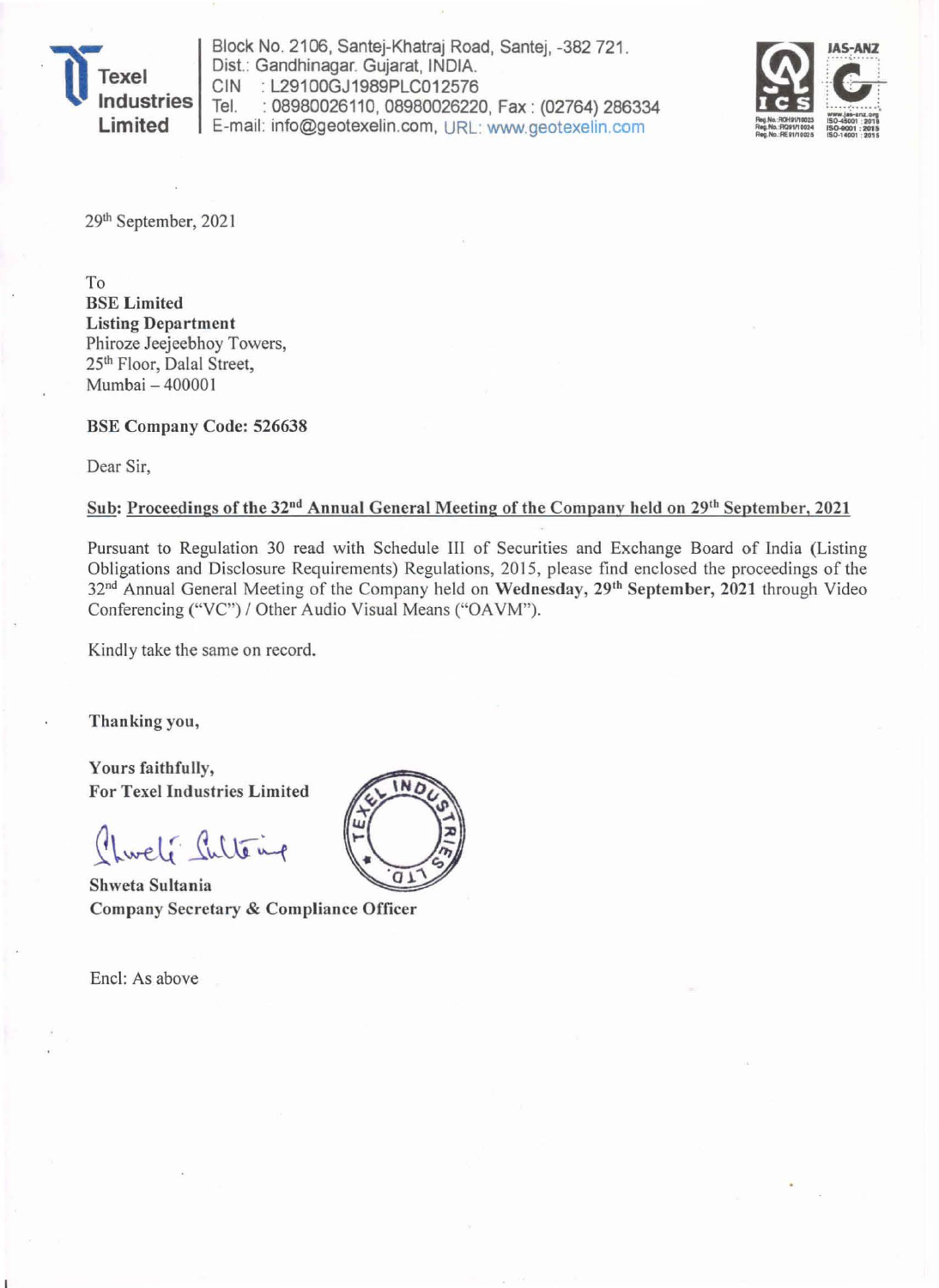

Block No. 2106, Santej-Khatraj Road, Santej, -382 721. Dist.: Gandhinagar. Gujarat, INDIA. CIN : L29100GJ1989PLC012576 Tel. : 08980026110, 08980026220, Fax: (02764) 286334 E-mail: info@geotexelin.com, URL: www.geotexelin.com



## PROCEEDINGS OF THE 32ND ANNUAL GENERAL MEETING

The 32<sup>nd</sup> Annual General Meeting (AGM) of the Company was held on Wednesday, 29<sup>th</sup> September, 2021 at 11:00 a.m. through Video Conferencing ("VC") / Other Audio Visual Means ("OA VM") in compliance with the provisions of the Companies Act, 2013, Securities and Exchange Board of India (Listing Obligations and Disclosure Requirements) Regulations, 2015, General Circular Nos. 14/2020 dated 8<sup>th</sup> April, 2020, 17/2020 dated 13<sup>th</sup> April, 2020, 20/2020 dated 5<sup>th</sup> May, 2020 and 02/2021 dated 13<sup>th</sup> January, 2021 issued by the Ministry of Corporate Affairs and Circular Nos. SEBI/HO/CFD/CMD1/CIR/P/2020/79 dated 12<sup>th</sup> May, 2020 and SEBI/HO/CFD/CMD2/CIR/P/2021/11 dated 15<sup>th</sup> January, 2021 issued by the Securities and Exchange Board of India.

The Company Secretary welcomed the Members to the 32<sup>nd</sup> AGM of the Company. Mr. Kirit Mehta, Chairman & Independent Director of the Company presided over the meeting and requested the Company Secretary to ascertain the quorum of the meeting. Thereafter, the Company Secretary ascertained the requisite quorum and with the permission of the Chairman, she called the meeting to be in order. It was noted that all the Board Members were present in the AGM through VC/OAVM, except Mr. Naresh R Mehta, Non-Executive Director, who could not attend the meeting due to unavoidable circumstances and with the permission of the Chairman, the Company Secretary took on record the Directors and Auditors present in the AGM.

The Company Secretary introduced the Board Members present in the meeting and stated that the Chairman of the Audit Committee, Nomination and Remuneration Committee and the Stakeholders Relationship Committee were present in the meeting.

The representatives of the Statutory Auditors, Secretarial Auditors and Internal Auditor were also present in the meeting through VC/OA VM.

The Company Secretary informed the Members that requisite registers and other relevant documents are available for inspection by the Members.

Thereafter, the Chairman delivered his speech and he briefed about the Company's operations and financial performance in the F.Y. 2020-21 and the first quarter of F.Y. 2021-22. He also informed the Members about the impact of COVI-19 on the business and the measures taken to mitigate the risks and challenges faced by the Company and also informed regarding the status of new expansion project and future business plans of the Company.

After the Chairman's speech, the Managing Director of the Company apprised the Members regarding the current status of the new expansion project and the company's future prospects in detail.

Thereafter, the Company Secretary with the permission of the Chairman commenced the formal proceedings of the 32nd AGM.

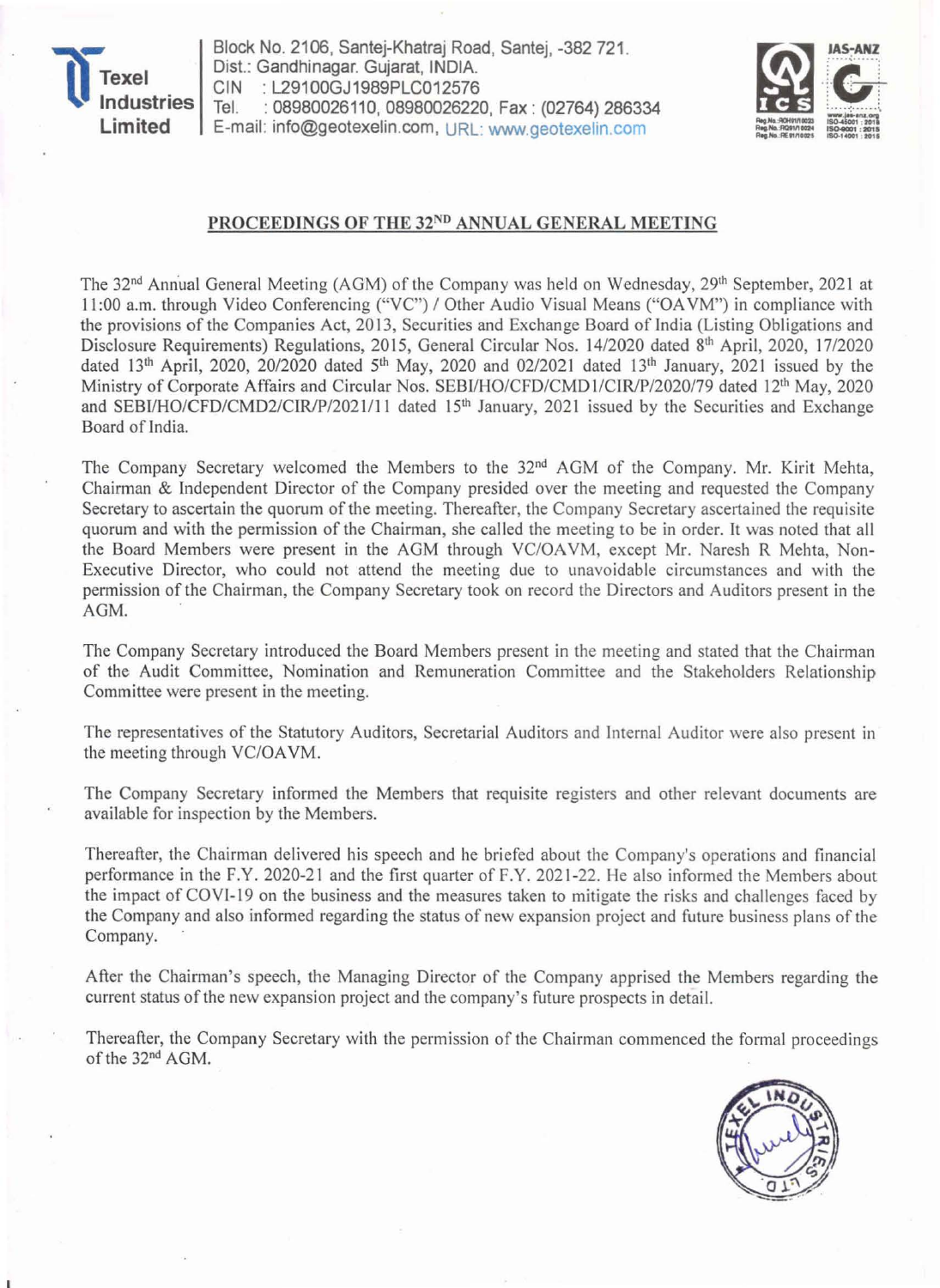

Block No. 2106, Santej-Khatraj Road, Santej, -382 721 . Dist.: Gandhinagar. Gujarat, INDIA. CIN : L29100GJ1989PLC012576 Tel. : 08980026110, 08980026220, Fax: (02764) 286334 E-mail: info@geotexelin.com, URL: www.geotexelin.com



The Company Secretary informed the Members that pursuant to the provisions of Section 108 of the Companies Act, 2013 read with Rule 20 of the Companies (Management and Administration) Rules, 2014, as amended from time to time and Regulation 44 of SEBI (Listing Obligations and Disclosure Requirements) Regulations, 2015, as amended from time to time, the Company had provided the remote e-voting facility to the Members of the Company to exercise and cast their votes in proportion to their shareholding as on the cutoff date i.e. 22<sup>nd</sup> September, 2021. Remote E-Voting was kept open from Saturday, 25<sup>th</sup> September, 2021 at 10:00 a.m. to Tuesday, 28th September, 2021 till 5:00 p.m. Members who were present in the AGM through VCIOA VM and had not cast their votes electronically were provided an opportunity to cast their votes during the meeting through e-voting system made available during the AGM.

The Company has appointed M/s, D.A. Rupawala & Associates, Chartered Accountants, Ahmedabad as scrutinizers for independently scrutinizing the remote e-voting process and e-voting system available during the 32<sup>nd</sup> AGM in a fair and transparent manner.

With the permission of the Members present in the meeting, the Notice convening the AGM, the Directors Report and the Auditors Report as sent by electronic mode to all Members whose email addresses are registered with the RTA of the Companyl Depository Participant(s) and also available on the Company's website www.geotexelin.com were taken as read.

| Item No.                  | <b>Agenda Item</b>                                                                                                                                                                                                                       | Type of<br><b>Resolution</b> |
|---------------------------|------------------------------------------------------------------------------------------------------------------------------------------------------------------------------------------------------------------------------------------|------------------------------|
| <b>Ordinary Business:</b> |                                                                                                                                                                                                                                          |                              |
|                           | To receive, consider and adopt:                                                                                                                                                                                                          | Ordinary                     |
|                           | (a) the Audited Standalone Financial Statements of the Company for the<br>Financial Year ended on 31 <sup>st</sup> March, 2021 and the Reports of the<br>Board of Directors and Auditors thereon; and                                    |                              |
|                           | (b) the Audited Consolidated Financial Statements of the Company for<br>the Financial Year ended on 31 <sup>st</sup> March, 2021 and the Report of the<br>Auditors thereon.                                                              |                              |
| $\overline{2}$            | To appoint a Director in place of Mr. Shailesh Ramniklal Mehta (DIN:<br>01457666), who retires by rotation and being eligible, offers himself for re-<br>appointment.                                                                    | Ordinary                     |
| <b>Special Business:</b>  |                                                                                                                                                                                                                                          |                              |
| 3                         | Payment of remuneration to Dr. Christy Leon Fernandez, Independent<br>Director of the Company pursuant to the provisions of Regulation $17(6)(ca)$<br>of the SEBI (Listing Obligations and Disclosure Requirements) Regulations,<br>2015 | Special                      |
| $\overline{4}$            | Approval for re-issue of forfeited shares                                                                                                                                                                                                | Special                      |

The following items of business as set out in the Notice of 32<sup>nd</sup> AGM were transacted in the AGM: